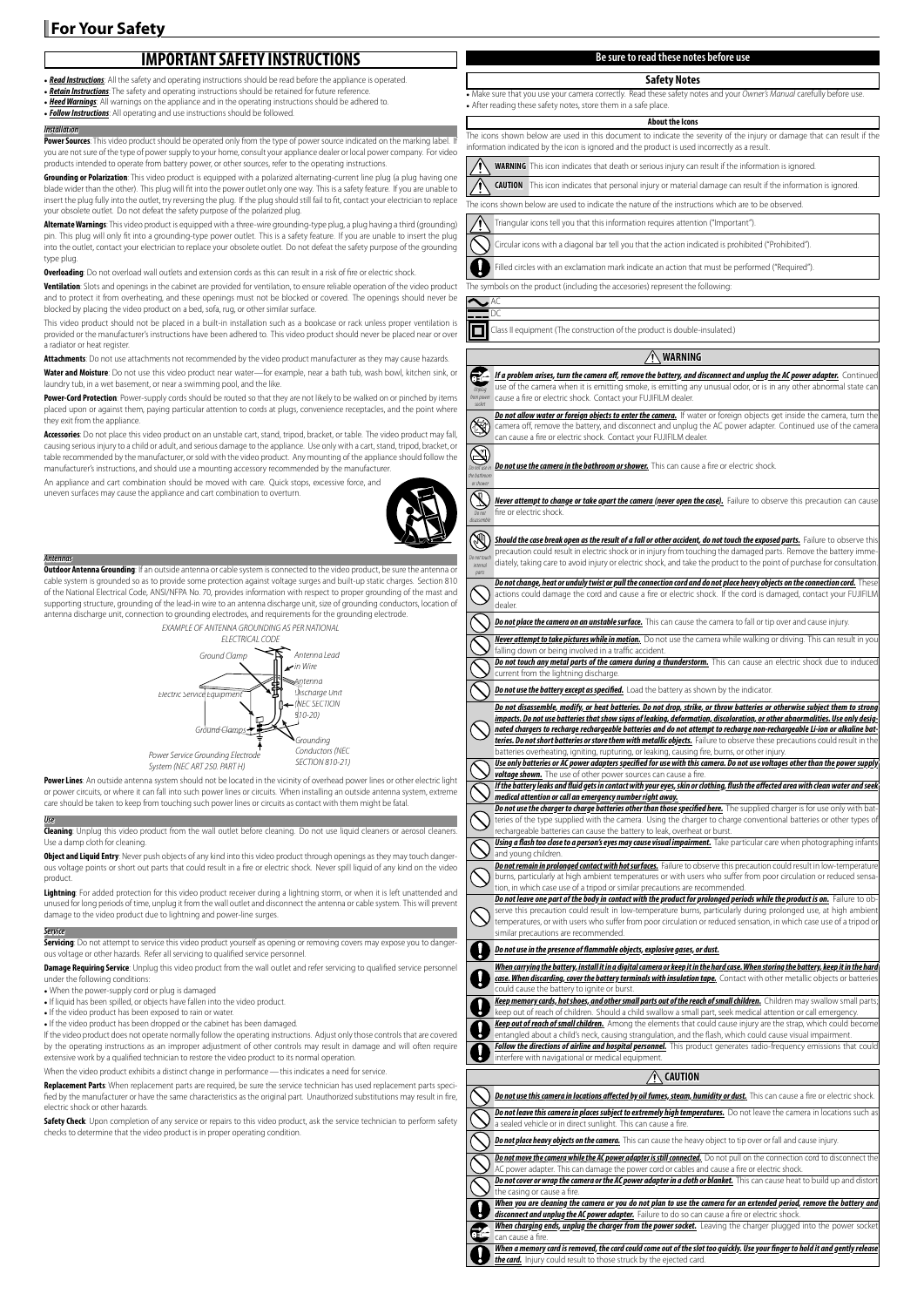$\bigwedge$  Caution **Request regular internal testing and cleaning for your camera.** Build-up of dust in your camera can cause a fire or<br>electric shock. Contact your FUJIFILM dealer to request internal cleaning every two years. Please note th ............<br>ervice is not free of chard *Danger of explosion if battery is incorrectly replaced. Replace only with the same or equivalent type.*  **The Battery and Power Supply**

Note: Check the type of battery used in your camera and read the appropriate sections.

A WARNING: Battery shall not be exposed to excessive heat such as sunshine, fire or the like.

The following describes the proper use of batteries and how to prolong their life. Incorrect use can shorten battery life or<br>cause leakage, overheating, fire, or explosion.

### *Li-ion Batteries*

*Read this section if your camera uses a rechargeable Li-ion battery.*

The battery is not charged at shipment. Charge the battery before use. Keep the battery in its case when not in use ■ **Notes on the Battery**

The battery gradually loses its charge when not in use. Charge the battery one or two days before use.

Battery life can be extended by turning the camera off when not in use

Battery capacity decreases at low temperatures; a depleted battery may not function when cold. Keep a fully charged spare battery in a warm place and exchange as necessary, or keep the battery in your pocket or other warm place and insert it in<br>the camera only when shooting. Do not place the battery in direct contact with hand warmers or othe

### ■ **Charging the Battery**

Charge the battery in the supplied battery charger. Charging times will increase at ambient temperatures below +10℃<br>(+50℉) or above +35℃ (+95℉). Do not attempt to charge the battery at temperatures above +40℃ (+104℉); at peratures below  $0^\circ\text{C}$  (+32 °F), the battery will not charge.

Do not attempt to recharge a fully charged battery. The battery does not however need to be fully discharged before charging.

The battery may be warm to the touch immediately after charging or use. This is normal.

# ■ **Battery Life**

**A** temperatures, the battery can be recharged about 300 times. A noticeable decrease in the length of time the battery will hold a charge indicates that it has reached the end of its service life and should be replaced.

### ■ **Storage**

Performance may be impaired if the battery is left unused for extended periods when fully charged. Run the battery flat before storing it.

If the camera will not be used for an extended period, remove the battery and store it in a dry place with an ambient temperature of from +15 °C to +25 °C (+59 °F to +77 °F). Do not store in locations exposed to extremes of temperature.

### ■ **Cautions: Handling the Battery**

• Do not transport or store with metal objects such as necklaces or hairpins.

- Do not expose to flame or heat. • Do not disassemble or modify.
- Use with designated chargers only
- Dispose of used batteries promptly.
- Do not drop or subject to strong physical shocks.
- Do not expose to water
- Keep the terminals clean.

• The battery and camera body may become warm to the touch after extended use. This is normal.

### ■ **Caution**: **Disposal**

Dispose of used batteries in accord with local regulations. Attention should be drawn to the environmental aspects of bat-tery disposal. Use the apparatus under moderate climate.

### *AC Power Adapters (Available Separately)*

- Use only FUJIFILM AC power adapters designated for use with this camera. Other adapters could damage the camera. • The AC power adapter is for indoor use only.
- 
- Be sure the DC plug is securely connected to the camera. Turn the camera off before disconnecting the adapter. Disconnect the adapter by the plug, not the cable.
- Do not use with other devices.
- Do not disassemble.
- Do not expose to high heat and humidity.
- 
- Do not subject to strong physical shocks. The adapter may hum or become hot to the touch during use. This is normal.

• If the adapter causes radio interference, reorient or relocate the receiving antenna.

**Using the Camera** • Do not aim the camera at extremely bright light sources, such as the sun in a cloudless sky. Failure to observe this precaution could damage the camera image sensor.

• Strong sunlight focused through the viewfinder may damage the panel of electronic viewfinder (EVF). Do not aim the electronic viewfinder at the sun.

### *Take Test Shots*

................<br>ore taking photographs on important occasions (such as at weddings or before taking the camera on a trip), take a tes shot and view the results to ensure that the camera is functioning normally. FUJIFILM Corporation cannot accept liability for damages or lost profits incurred as a result of product malfunction.

### *Notes on Copyright*

Unless intended solely for personal use, images recorded using your digital camera system cannot be used in ways that infringe copyright laws without the consent of the owner. Note that some restrictions apply to the photographing of stage performances, entertainments, and exhibits, even when intended purely for personal use. Users are also asked to note that the transfer of memory cards containing images or data protected under copyright laws is only permissible within the restrictions imposed by those copyright laws.

## *Handling*

To ensure that images are recorded correctly, do not subject the camera to impact or physical shocks while images are being recorded.

# *Liquid Crystal*

In the event that the display is damaged, care should be taken to avoid contact with liquid crystal. Take the urgent action indicated should any of the following situations arise:

• **If liquid crystal comes in contact with your skin**, clean the area with a cloth and then wash thoroughly with soap and running water.

• If liquid crystal enters your eves, flush the affected eve with clean water for at least 15 minutes and then seek medical assistance.

• **If liquid crystal is swallowed**, rinse your mouth thoroughly with water. Drink large quantities of water and induce vomiting, then seek medical assistance.

Although the display is manufactured using extremely high-precision technology, it may contain pixels that are always lit or that do not light. This is not a malfunction, and images recorded with the product are unaffected.

### *Trademark Information*

Digital Split Image is a trademark or registered trademark of FUJIFILM Corporation. xD-Picture Card and E are trademarks of FUJIFILM Corporation. The typefaces included herein are solely developed by DynaComware Taiwan Inc. Macintosh,<br>Mac OS, and macOS are trademarks of Apple Inc. in the U.S.A. and other countries. Windows is a registered tr Microsoft Corporation in the U.S.A. and other countries. Wi-Fi® and Wi-Fi Protected Setup® are registered trademarks of the Wi-Fi Alliance. The Bluetooth® word mark and logos are registered trademarks owned by the Bluetooth SIG, Inc., and any<br>use of such marks by FUJIFILM is under license. The SDHC and SDXC logos are trademarks of SD-3C, LLC. T a trademark or registered trademark of HDMI Licensing LLC. All other trade names mentioned in this manual are the trade-marks or registered trademarks of their respective owners.

*Electrical Interference* This camera may interfere with hospital or aviation equipment. Consult with hospital or airline staff before using the camera in a hospital or on an aircraft.

### *Color Television Systems*

SC (National Television System Committee) is a color television telecasting specification adopted mainly in the U.S.A. Canada, and Japan. PAL (Phase Alternation by Line) is a color television system adopted mainly in European countries and China.

### *Exif Print (Exif Version 2.3)*

Exif Print is a newly revised digital camera file format in which information stored with photographs is used for optimal color<br>reproduction during printing.

**IMPORTANT NOTICE: Read Before Using the Software**

Direct or indirect export, in whole or in part, of licensed software without the permission of the applicable governing bodies is prohibited.

## **NOTICES**

*To prevent fi re or shock hazard, do not expose the unit to rain or moisture.*

*Please read the "Safety Notes" and make sure you understand them before using the camera.*

*Perchlorate Material—special handling may apply. See: http://www.dtsc.ca.gov/hazardouswaste/perchlorate*

*For Customers in the U. S. A.*

**Tested To Comply With FCC Standards**



Contains FCC ID : W2Z-02100005

**FCC Statement**: This device complies with Part 15 of the FCC Rules. Operation is subject to the following two conditions: (1) This device may not cause harmful interference, and (2) this device must accept any interference received, including interference that may cause undesired operation.

**CAUTION**: This equipment has been tested and found to comply with the limits for a Class B digital device, pursuant to Part 15 of the FCC Rules. These limits are designed to provide reasonable protection against harmful interference in a residential installation. This equipment generates, uses, and can radiate radio frequency energy and, if not installed and used in accordance with the instructions, may cause harmful interference to radio communications. However, there is no guarantee that interference will not occur in a particular installation. If this equipment does cause harmful interference to radio or<br>television reception, which can be determined by turning the equipment off and on, the user is en the interference by one or more of the following measures:

• Reorient or relocate the receiving antenna.

• Increase the separation between the equipment and receiver.

• Connect the equipment into an outlet on a circuit different from that to which the receiver is connected.<br>• Consult the dealer or an experienced radio/TV technician for help.

FCC Caution: Any changes or modifications not expressly approved by the party responsible for compliance could void the user's authority to operate this equipment.

This transmitter must not be co-located or operating in conjunction with any other antenna or transmitter.

**Radiation Exposure Statement**: This device meets the government's requirements for exposure to radio waves. This device is designed and manufactured not to exceed the emission limits for exposure to radio frequency (RF) energy set by the Federal Communications Commission of the U.S. Government.

The exposure standard for wireless device employs a unit of measurement known as the Specific Absorption Rate, or SAR. The SAR limit set by the FCC is 1.6W/kg. Tests for SAR are conducted using standard operating positions accepted by the FCC with the device transmitting at its highest certified power level in all tested frequency bands.

Notes on the Grant: To comply with Part 15 of the FCC Rules, this product must be used with a Fujifilm-specified ferrite-core A/V cable, USB cable, and DC supply cord.



A lithium ion battery that is recyclable powers the product you have purchased. Please call 1-800-8-BATTERY for information on how to recycle this battery.

### *For Customers in Canada* **CAN ICES-3 (B)/NMB-3(B)**

**CAUTION**: This Class B digital apparatus complies with Canadian ICES-003.

**Industry Canada statement**: This device complies with Industry Canada's licence-exempt RSSs. Operation is subject to the following two conditions: (1) This device may not cause interference; and (2) This device must accept any interference, including interference that may cause undesired operation of the device.

This device and its antenna(s) must not be co-located or operating in conjunction with any other antenna or transmit except tested built-in radios. The County Code Selection feature is disabled for products marketed in the US/ Canada.

**Radiation Exposure Statement**: The available scientific evidence does not show that any health problems are associated with using low power wireless devices. There is no proof, however, that these low power wireless devices are absolutely safe. Low power Wireless devices emit low levels of radio frequency energy (RF) in the microwave range while being used. Whereas high levels of RF can produce health effects (by heating tissue), exposure of low-level RF that does not produce heating ef-<br>fects causes no known adverse health effects. Many studies of low-level RF exposures have not fou Some studies have suggested that some biological effects might occur, but such findings have not been confirmed by additional research. X-A5 has been tested and found to comply with IC radiation exposure limits set forth for an uncontrolled environment and meets RSS-102 of the IC radio frequency (RF) Exposure rules.

*Disposal of Electrical and Electronic Equipment in Private Households* **In the European Union, Norway, Iceland and Liechtenstein**: This symbol on the product, or in the manual and in the warranty, and/or on its packaging indicates that this product shall not be treated as household waste. Instead it should be taken to an applicable collection point for the recycling of electrical and electronic equipment.

By ensuring this product is disposed of correctly, you will help prevent potential negative consequences to the environment and human health, which could otherwise be caused by inappropriate waste handling of this product.

This symbol on the batteries or accumulators indicates that those batteries shall not be treated as household waste.



If your equipment contains easy removable batteries or accumulators please dispose these separately according to your local requirements.

The recycling of materials will help to conserve natural resources. For more detailed information about recycling this product, please contact your local city office, your household waste disposal service or the shop where you purchased the product.

**In Countries Outside the European Union, Norway, Iceland and Liechtenstein**: If you wish to discard this product, including the batteries or accumulators, please contact your local authorities and ask for the correct way of disposal.

**In Japan**: This symbol on the batteries indicates that they are to be disposed of separately.